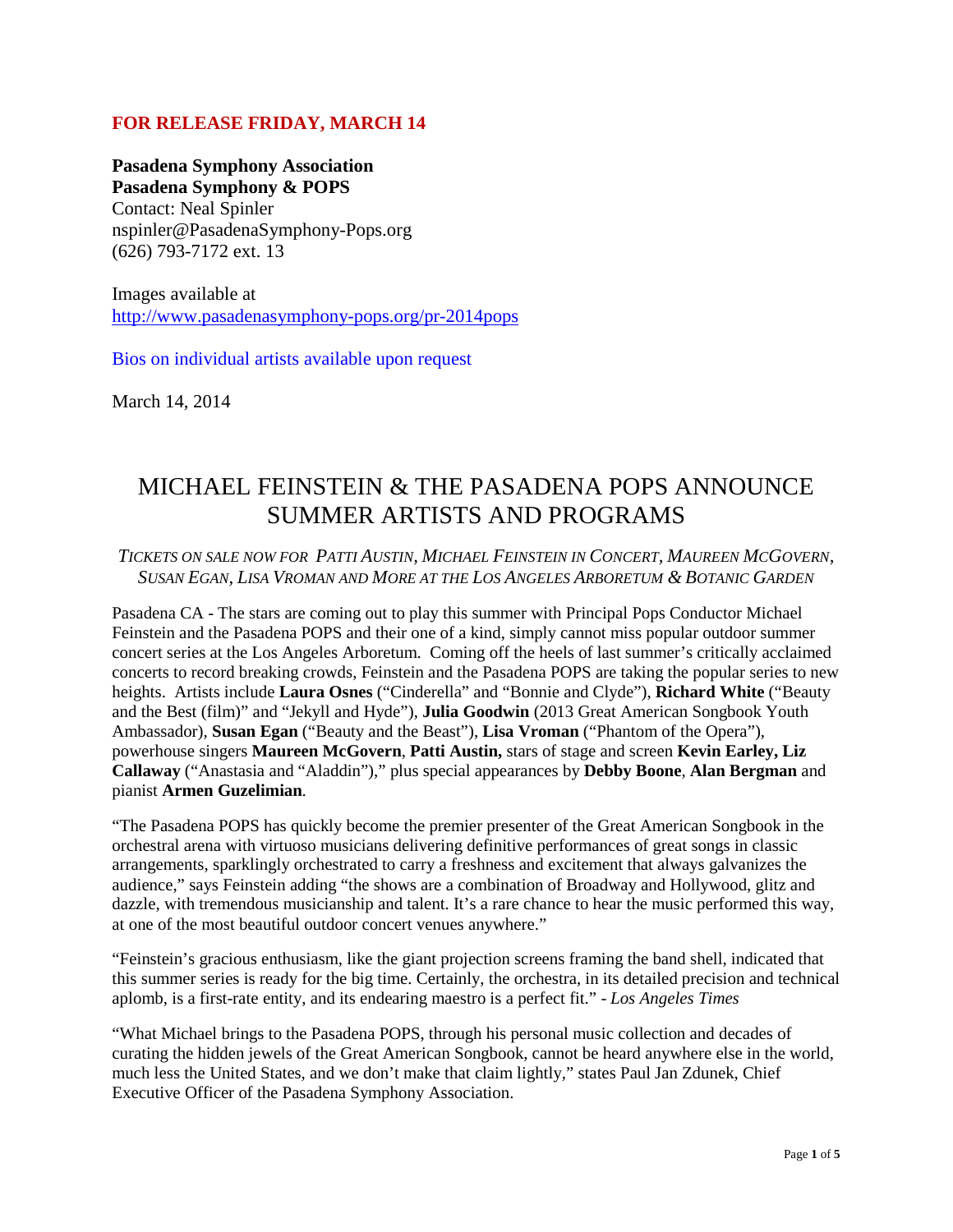The Pasadena POPS Sierra Acura Summer Concert Series begins on **Saturday, June 7** with **Feinstein's Favorites**; a showcase of music by Harry Warren, Richard Rodgers, Nelson Ridddle, Henry Mancini, Alfred Newman and a world premiere of Andre and George Previn's most expensive demo ever made. As Feinstein explains, "the opening concert of the summer is my way of introducing the audience into my musical world with a grab bag of more than a few of my favorite things." Broadway sensations Laura Osnes and Richard White join in the fun with original charts from the Peggy Lee and Judy Garland archives that can't be heard anywhere else.

**Broadway's Leading Ladies** on **June 28** brings some of Broadway's top stars to the POPS stage. Conductor Larry Blank welcomes Susan Egan ("Beauty and the Beast", "Cabaret", "Thoroughly Modern Millie", "State Fair"), Valerie Perri ("Evita", "City of Angels", "Jerome Robbins' Broadway"), Christina Saffran ("A Chorus Line", "Sophisticated Ladies", "Singin' in the Rain", "The Music Man", "Drood"), Lisa Vroman ("Phantom of the Opera", "Aspects of Love", "Les Misérables", "The Most Happy Fella"), and David Burnham ("The Light in the Piazza", "Wicked", "Sunset Boulevard"). Experience your favorite hit songs from legendary musicals "Cabaret", "Evita", "Les Misérables", "Phantom of the Opera", "A Chorus Line", "The Music Man", "Wicked", "West Side Story" and more. It's a Broadway celebration that you and your family won't want to miss.

**Michael Feinstein SINGS Gershwin** on **July 19** - Five-time Grammy nominee, two-time Emmy nominee and multi-platinum-selling recording artist Michael Feinstein puts the baton down for one night only to sing a full concert celebrating the Gershwin Songbook with "'S Wonderful,' "Shall We Dance," "I've got a Crush On You," "Nice Work If You Can Get It,' "Fascinating Rhythm," "Rialto Ripples," "An American in Paris Overture," a tribute to Fred Astaire and a cross-section of the finest cross section of the finest Gershwin songs with a few surprises thrown in…because, after all, he *is* Michael Feinstein.

**Hooray For Hollywood** on **August 16**, comes to life from the archives of Warner Bros., 20<sup>th</sup> Century Fox, Columbia Pictures and Disney with "42<sup>nd</sup> Street," "The Sound of Music," "Funny Girl," "Mary Poppins" and gems from composers Erich Korngold, David Raksin, Elmer Bernstein and more. Special guests Debby Boone ("You Light Up My Life") and Alan Bergman join powerhouse singers Maureen McGovern and Kevin Earley to relive classic Hollywood with Michael Feinstein and the Pasadena POPS.

**On September 6, New York! New York!** is the perfect way to end the summer with the snap swagger and energy that captured Gershwin, Bernstein, Porter, Sondheim and thousands of other songwriters through the years. Grammy Award winner Patti Austin, and Liz Callaway deliver hit songs from New York musicals such as "West Side Story" and "On the Town," along with music from "Street Scene," "Harlem Nocturne," " Lullaby of Broadway," "Here's to Life" and so much more.

The family-friendly concerts will be held at the Los Angeles County Arboretum and Botanic Garden. Grounds open for picnicking and dining at 5:30 p.m. and performances begin at 7:30 p.m. Among many venue amenities, audiences can enjoy pre-ordered gourmet dining packages for on-site pickup just steps from your table from Julienne, Marston's, and Claud & Co.; the food court will host mouth-watering food trucks plus specialty ice creams by Choctal. The experience is now even more convenient with two full beverage centers serving fine wines, beer, coffee and soft drinks plus exclusive hotel packages for POPS patrons at Pasadena's landmark Langham Huntington Hotel. Patrons may also visit the Pasadena Humane Society's Mobile Adoption Unit, which will be on-site prior to each concert with deserving animals in need of a forever home as part of the Pups for POPS program.

Subscribers may pre-purchase parking on-site at the Arboretum, and all concertgoers enjoy free parking at the adjacent Westfield Santa Anita shopping center with complimentary non-stop shuttle service to the Arboretum's main entrance. Audiences get the ultimate outdoor concert experience: large LED video screens to see the artists and orchestra up close, superior sound quality and the high-quality production value that is a signature of the Pasadena POPS. Don't miss the best outdoor dinner party in town with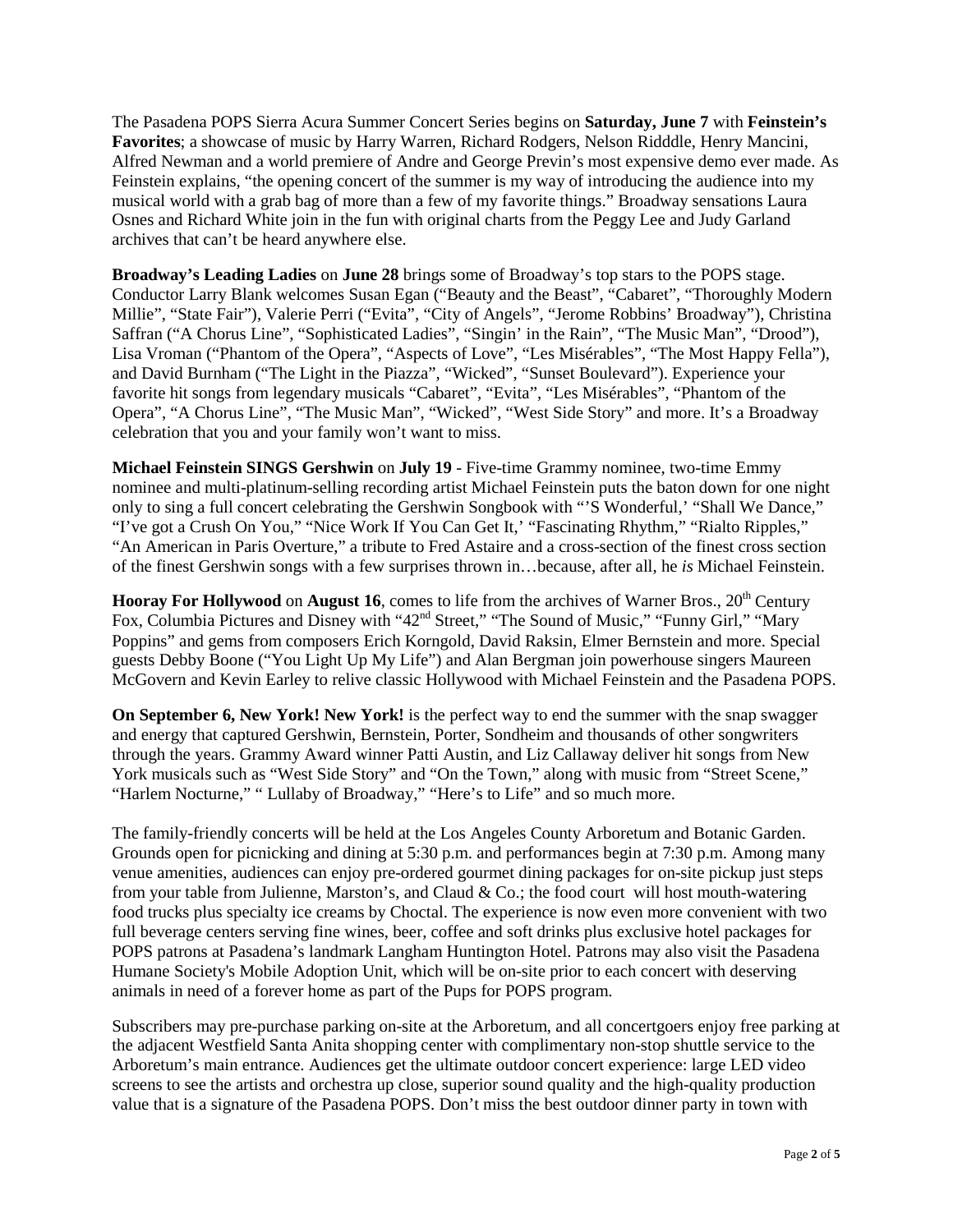spacious circular table seating with fine linens, or lawn seating for those who want to bring a blanket – each option carries on the tradition of picnic-dining with your family and friends with Michael Feinstein and Pasadena's premier POPS orchestra! The Arboretum is located at 301 North Baldwin Ave., Arcadia, CA. Single tickets and season subscriptions are now on sale and are available by calling the box office at (626)-793-7172, online at PasadenaSymphony-Pops.org or at the Arboretum on the day of the concerts.

#### **Sierra Acura Summer Concert Series Calendar**

**June 7, 2014 Feinstein's Favorites** Michael Feinstein, conductor Laura Osnes, vocalist Richard White, vocalist Armen Guzelimian, piano

#### **June 28, 2014 Broadway's Leading Ladies** Larry Blank, conductor Susan Egan, vocalist

Valerie Perri, vocalist Christina Saffran, vocalist Lisa Vroman, vocalist David Burnham, vocalist

#### **July 19, 2014 Michael Feinstein SINGS Gershwin** Michael Feinstein, vocalist Larry Blank, conductor

### **August 16, 2014**

**Hooray For Hollywood** Michael Feinstein, conductor Maureen McGovern, vocalist Kevin Earley, vocalist Debby Boone, special guest Alan Bergman, special guest

**September 6, 2014 New York! New York!** Michael Feinstein, conductor Patti Austin, vocalist Liz Callaway, vocalist

# **IF YOU GO:**

- **What:** The Pasadena Symphony presents the 2014 Pasadena POPS with Principal Pops Conductor Michael Feinstein
- **When:** June 7, June 28, July 19, August 16, September 6 at 7:30 p.m.
- **Where:** The LA County Arboretum | 301 N Baldwin Ave., Arcadia, CA 91007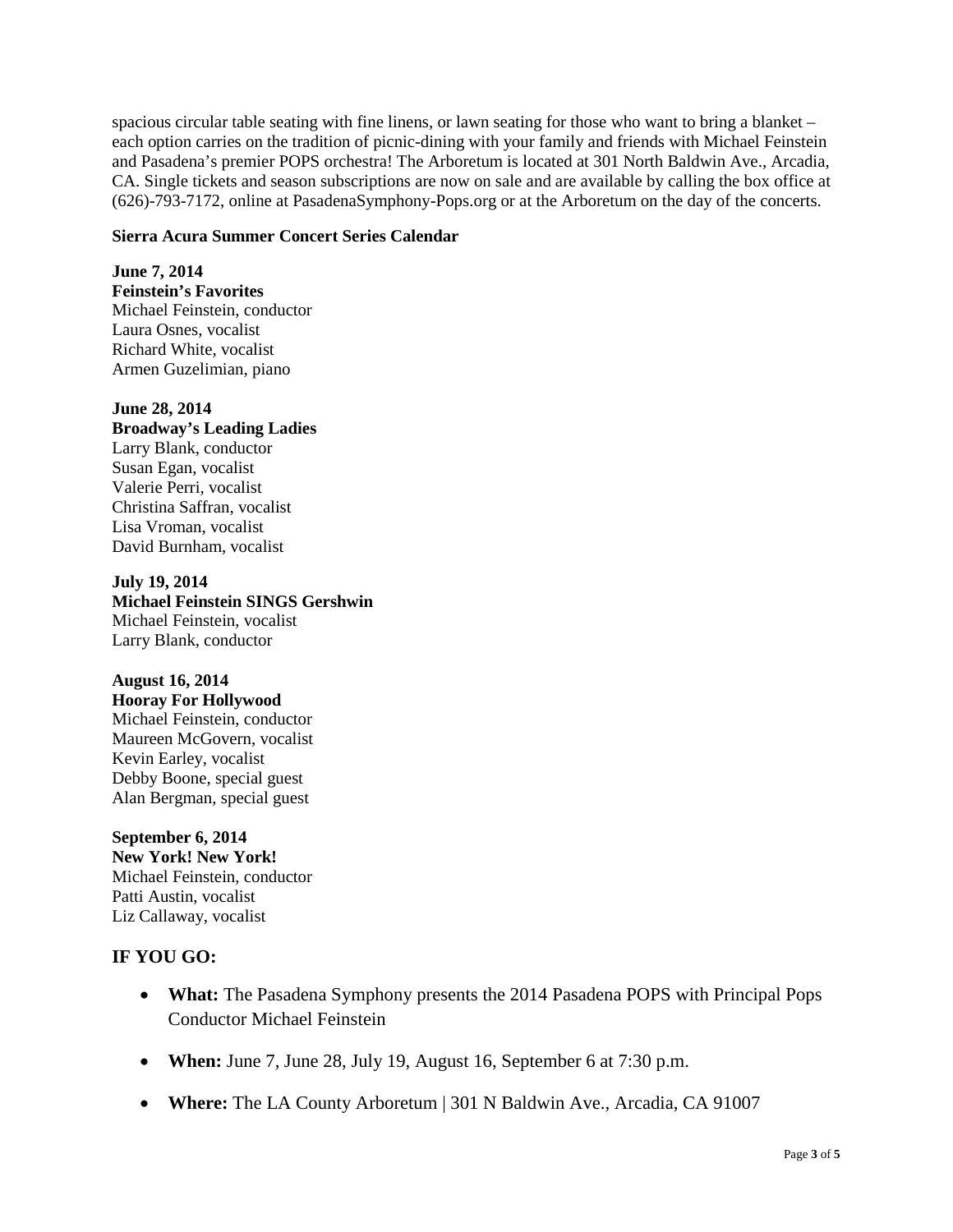- **Cost:** Tickets start at \$20.00
- **Dining:** Gates open at 5:30pm. Guests are welcome to bring their own food and drink or visit one of the many onsite gourmet food vendors.
- **Parking:** Subscribers have the opportunity to purchase onsite Arboretum parking. Single ticket holders may park for free at the Westfield Santa Anita shopping center with free non-stop shuttles to the main gate.

Images available at <http://www.pasadenasymphony-pops.org/pr-2014pops>

Bios on individual artists available upon request

###

# **ABOUT THE PASADENA SYMPHONY ASSOCIATION**

Recent Acclaim for the Pasadena Symphony and POPS

*"The Pasadena Symphony signals a new direction…teeming with vitality...dripping with opulent, sexy emotion." Los Angeles Times.* 

*"...full of pulsating energy from first note to last... the strings were lushly resonant, the wind principals were at the top of their games, and the brass rang out with gleaming vigor." – Pasadena Star News.*

The Pasadena Symphony Association was founded in 1928 by Conductor Reginald Bland. Originally named the Pasadena Civic Orchestra, its first members were mostly volunteer musicians, many of whom were students of Bland. The annual operating budget was \$3,500, which was funded entirely by the City of Pasadena.

The Pasadena Symphony and POPS is an ensemble of Southern California's most talented, sought after musicians. With extensive credits in the film, television, recording and orchestral industry, the artists of Pasadena Symphony and POPS are the most heard in the world.

In the fall of 2007, the Pasadena Symphony incorporated the Pasadena POPS into its Association under the new name Pasadena Symphony and POPS. This merger created an expanded Classics and POPS series providing the community with a full spectrum of live symphonic concerts year-round. In the summer of 2012, the Pasadena POPS' relocated its summer home to the Los Angeles County Arboretum where it has been performing to recordbreaking crowds and critical acclaim. The Pasadena POPS announced Michael Feinstein as its new Principal Pops Conductor in August 2012; he will be the first conductor to hold the Marvin Hamlisch Chair title. Under Feinstein's leadership, the Pasadena POPS' has quickly become the nation's premier presenter of the Great American Songbook in the orchestral arena delivering definitive performances of rare orchestrations and classic arrangements.